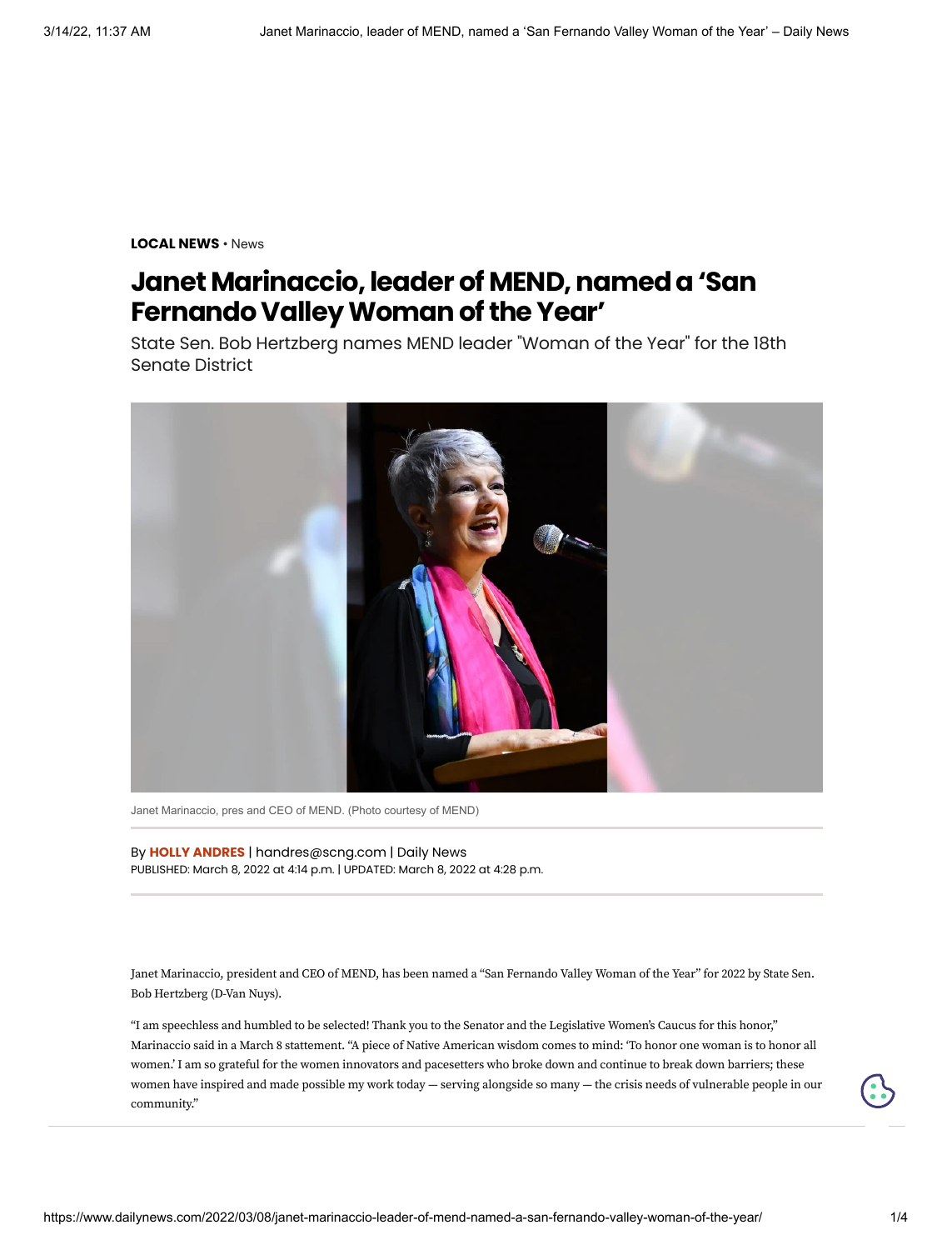3/14/22, 11:37 AM Janet Marinaccio, leader of MEND, named a 'San Fernando Valley Woman of the Year' – Daily News

"The San Fernando Valley is brimming with extraordinary and accomplished women of all backgrounds and Janet Marinaccio represents the very best the Valley has to offer," Hertzberg said. "Janet's impeccable leadership guiding MEND since 2017 is wellknown throughout the Valley because of the countless lives she has touched. Her work has helped lift many out of poverty, even in the darkest days of the pandemic, and has made the Valley a better place to live, especially for our region's most disadvantaged."

The California Legislature's "Woman of the Year" program was founded in 1987 by Assemblymembers Bev Hansen and Sally Tanner, who noted that that the legislature had no formal event planned for Women's History Month in March. The California Legislative Women's Caucus hosts the recognition.

Honorees were invited to the state capitol for a ceremony but due to the continuing Covid-19 pandemic, this year's ceremony is cancelled.

MEND, an acronym for Meet Each Need with Dignity, a nonprofit organization helps low-income people and families through its food pantry, clothing service, one-on-one case management and connections for other support services. It was founded by Carolyn and Ed Rose in 1971 in their Mission Hills garage. The nonprofit is now based in Pacoima.

More information: MEND, 10641 San Fernando Road, Pacoima. 818-897-2443. mendpoverty.org

Newsroom Guidelines News Tips Contact Us Report an Error

 $\boxed{\mathbf{T}}$  The Trust Project

Want local news?

## **Sign up for** *The Localist* **and stay informed**

Enter your email to subscribe

**SUBSCRIBE**

Be the first to get the most important news.

## **Sign up for our Breaking News newsletter now.**

Enter email to subscribe

**SUBSCRIBE**

Tags: **[Community](https://www.dailynews.com/tag/community/)**, **[Philanthropy](https://www.dailynews.com/tag/philanthropy/)**, **San [Fernando](https://www.dailynews.com/tag/san-fernando-valley/) Valley**, **Top [Stories](https://www.dailynews.com/tag/top-stories-ladn/) LADN**

## Author **Holly [Andres](https://www.dailynews.com/author/holly-andres/)** | Editorial assistant and calendar editor

Holly Andres has been editorial assistant and calendar editor since 1997 for the Los Angeles Daily News. She graduated from Cal State Northridge with a history degree.

[handres@scng.com](mailto:handres@scng.com)

[Follow Holly Andres](https://twitter.com/hollyverde) @hollyverde

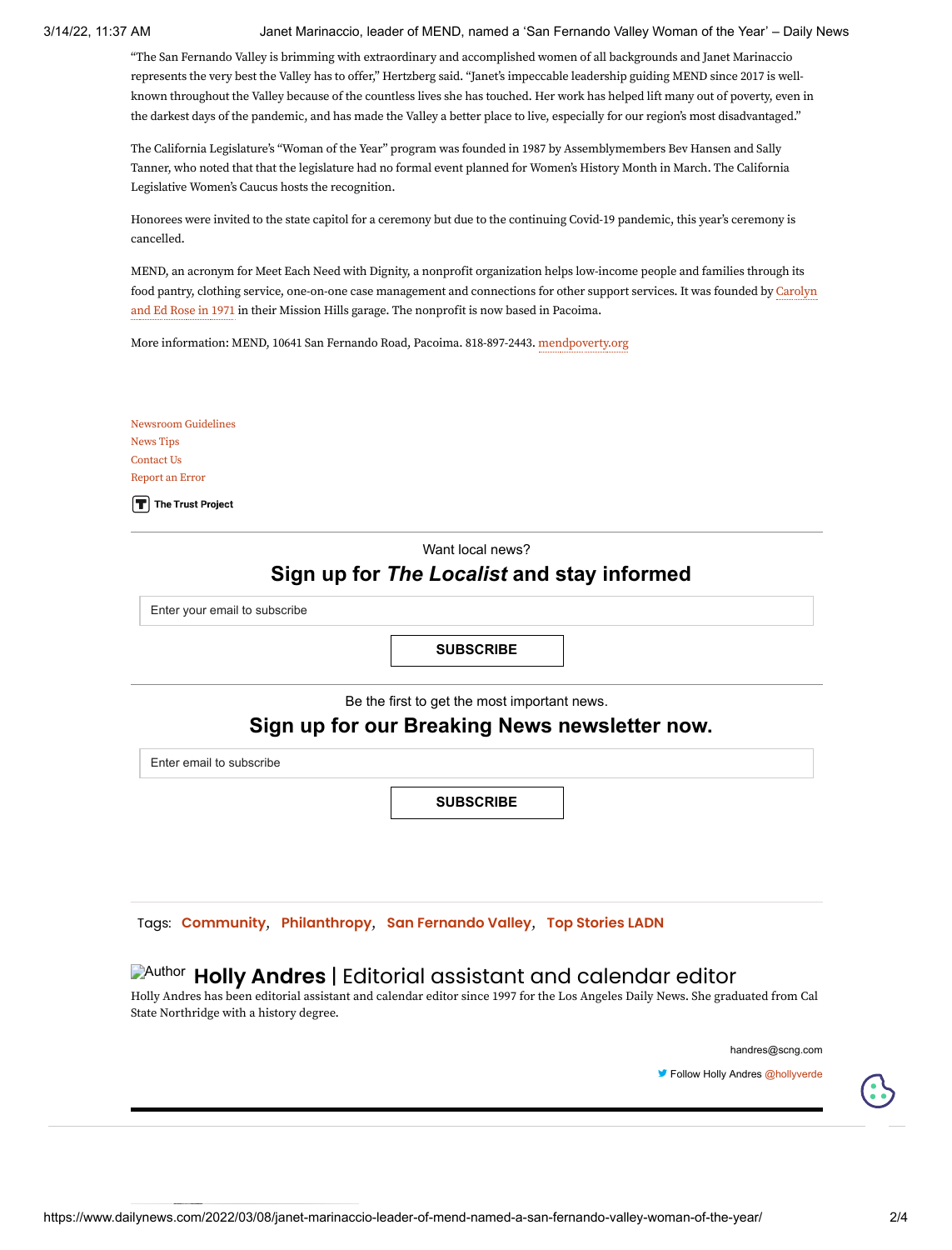3/14/22, 11:37 AM Janet Marinaccio, leader of MEND, named a 'San Fernando Valley Woman of the Year' – Daily News





\$200 bonus offers. Up to 3% cash back. No annual fee. 0% interest for 15 months. Learn more.